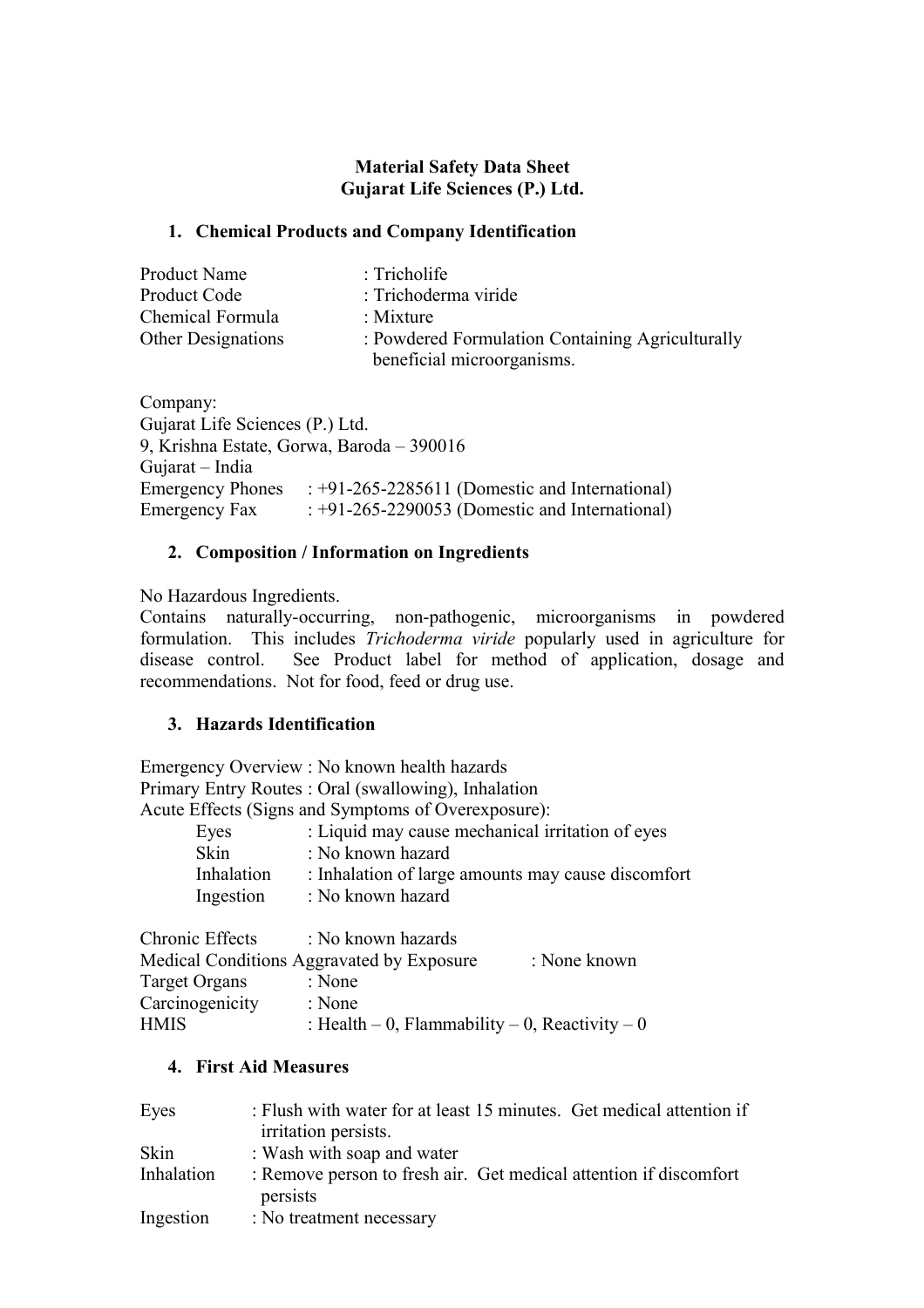# **5. Fire Fighting Measures**

| <b>Flash Point</b><br><b>Autoignition Temperature</b><br><b>Explosive Limits</b><br><b>Extinguishing Media</b><br>Unusual Fire or Explosive Hazards<br>Fire Fighting Instructions | : None<br>: Not Applicable<br>: LEL: Not Applicable<br><b>UEL:</b> Not Applicable<br>: Use media suitable for<br>surrounding fire<br>: Not Known<br>: No special requirement |
|-----------------------------------------------------------------------------------------------------------------------------------------------------------------------------------|------------------------------------------------------------------------------------------------------------------------------------------------------------------------------|
| <b>6. Accidental Release Measures</b>                                                                                                                                             |                                                                                                                                                                              |
| Large Spill / Leak Procedure<br><b>Small Spills</b>                                                                                                                               | : Contain spill and recover for use<br>or disposal<br>: Flush area with water                                                                                                |
| 7. Storage and handling                                                                                                                                                           |                                                                                                                                                                              |
| <b>Storage Requirements</b>                                                                                                                                                       | : Store in original container in<br>clean, cool and dry place. Use<br>before expiration date printed on<br>package                                                           |
| <b>Handling Precautions</b>                                                                                                                                                       | : No special handling requirements.<br>Follow normal hygienic and<br>housekeeping standards for<br>agricultural products                                                     |

## **8. Exposure Control / Personal Protection**

| Ventilation                     | : Special ventilation is not required                                                                                                     |
|---------------------------------|-------------------------------------------------------------------------------------------------------------------------------------------|
| Protective Clothing / Equipment | : No special requirement                                                                                                                  |
| Respirator                      | : Not required                                                                                                                            |
| <b>Contaminated Equipment</b>   | : Clean with soap and water                                                                                                               |
| Comments                        | : Practice general personal hygiene<br>after using this product. Wash<br>hands with soap and water before<br>eating, drinking or smoking. |

# **9. Physical and Chemical Properties**

| <b>Physical State</b> | $:$ Liquid                  |
|-----------------------|-----------------------------|
| Colour                | : Pale Yellow (Translucent) |
| Odour                 | : Mild                      |
| Water Solubility      | : Soluble                   |
| % Volatile volume     | : Not determined            |
| Specific Gravity      | : 1                         |
| Vapour Pressure       | : Not determined            |
| Vapour Density        | : Not determined            |
| pH                    | $: 6.5 - 7.0$               |
| <b>Melting Point</b>  | : Not Determined            |
| <b>Boiling Point</b>  | : $100^{\circ}$ C           |
| Freezing Point        | :4°C                        |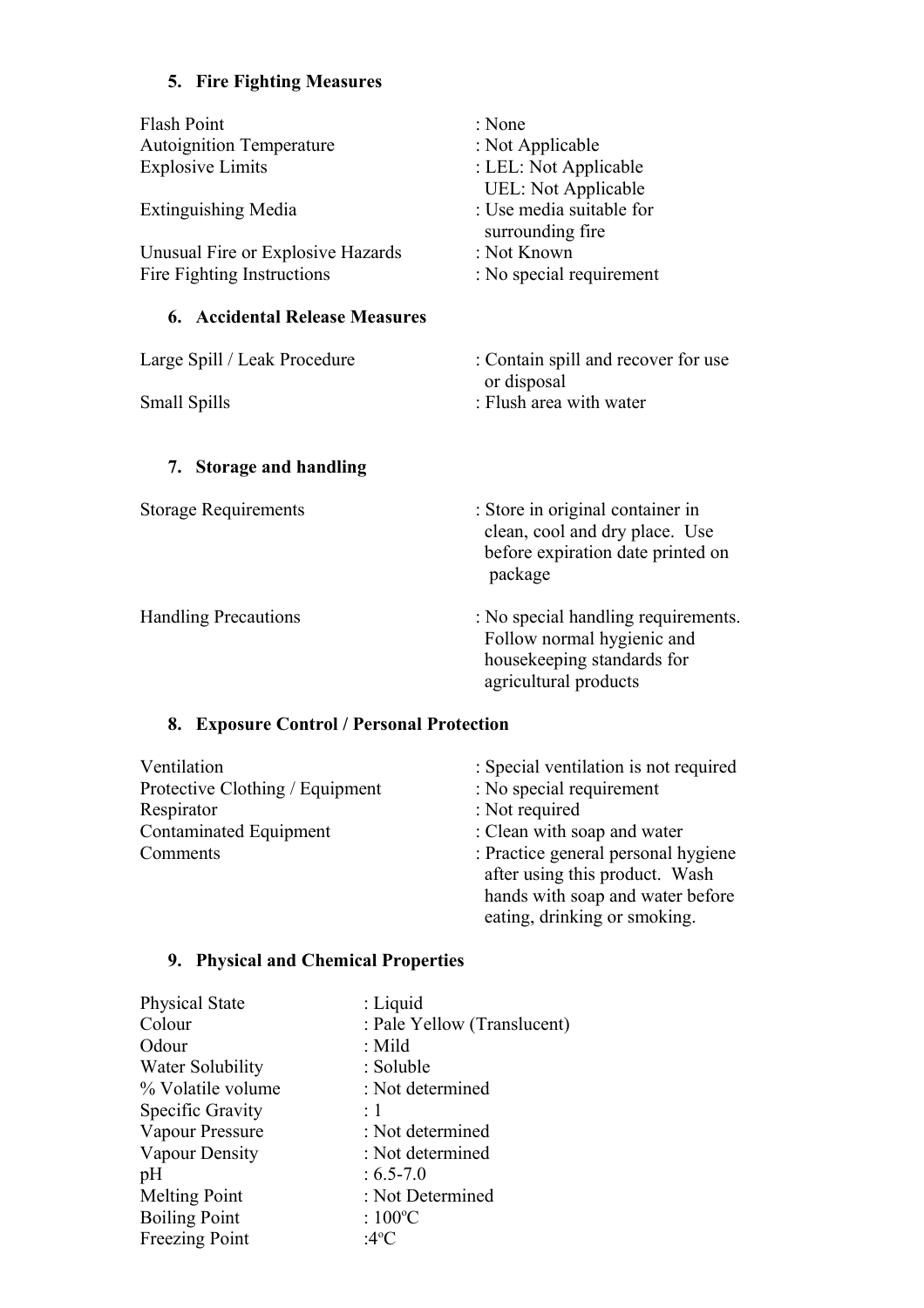### **10. Stability and Reactivity**

| Stability                           | : Stable                          |
|-------------------------------------|-----------------------------------|
| Conditions to avoid                 | : None                            |
| Hazardous Polymerization            | $\therefore$ Will not occur       |
| Chemical Incompatibilities          | : Avoid contact with any chemical |
| Hazardous products of decomposition | : None                            |

#### **11. Toxicological Information**

| Eye Effects / Eye Irritation    | : Non-irritating        |
|---------------------------------|-------------------------|
| <b>Acute Oral Effects</b>       | : None                  |
| <b>Acute Inhalation Effects</b> | : None                  |
| <b>Acute Dermal Effects</b>     | : None                  |
| Skin Irritation                 | : Non-irritating        |
| <b>Skin Sensitization</b>       | : Not a skin sensitizer |

## **12. Ecological Information**

The product contains non-pathogenic bacterial strains that occur naturally in soil and is biodegradable.

#### **13. Disposal Consideration**

Disposal: Small amounts of the product which cannot be used according to the label instructions may be disposed off in a landfill

RCRA Waste Status: This product is not regulated as a hazardous waste. State and local regulation may affect the disposal of its product. Consult your state, local or provincial environmental agency for disposal of waste other than by use accordingly to instructions.

#### **14. Transport Information**

|              | Transportation Data : This product is not regulated as a hazardous material for all |
|--------------|-------------------------------------------------------------------------------------|
|              | mode of transportation                                                              |
| Hazard Class | : Not Applicable                                                                    |
| ID No        | : Not Applicable                                                                    |

#### **15. Regulatory Information**

| <b>TSCA</b>                       | : All components of this product are |
|-----------------------------------|--------------------------------------|
|                                   | listed on TSCA Inventory             |
| <b>SARA Section 313</b>           | : Contains no reportable components  |
| <b>OSHA Hazard Classification</b> | : Non Hazardous                      |
| Proposition 65                    | : Contains no components subject to  |
|                                   | warning requirement                  |

WHMIS / Controlled Products Regulations : This products has been classified in accordance with the hazard criteria of the CPR and this MSDS contains all of the information required by the CPR